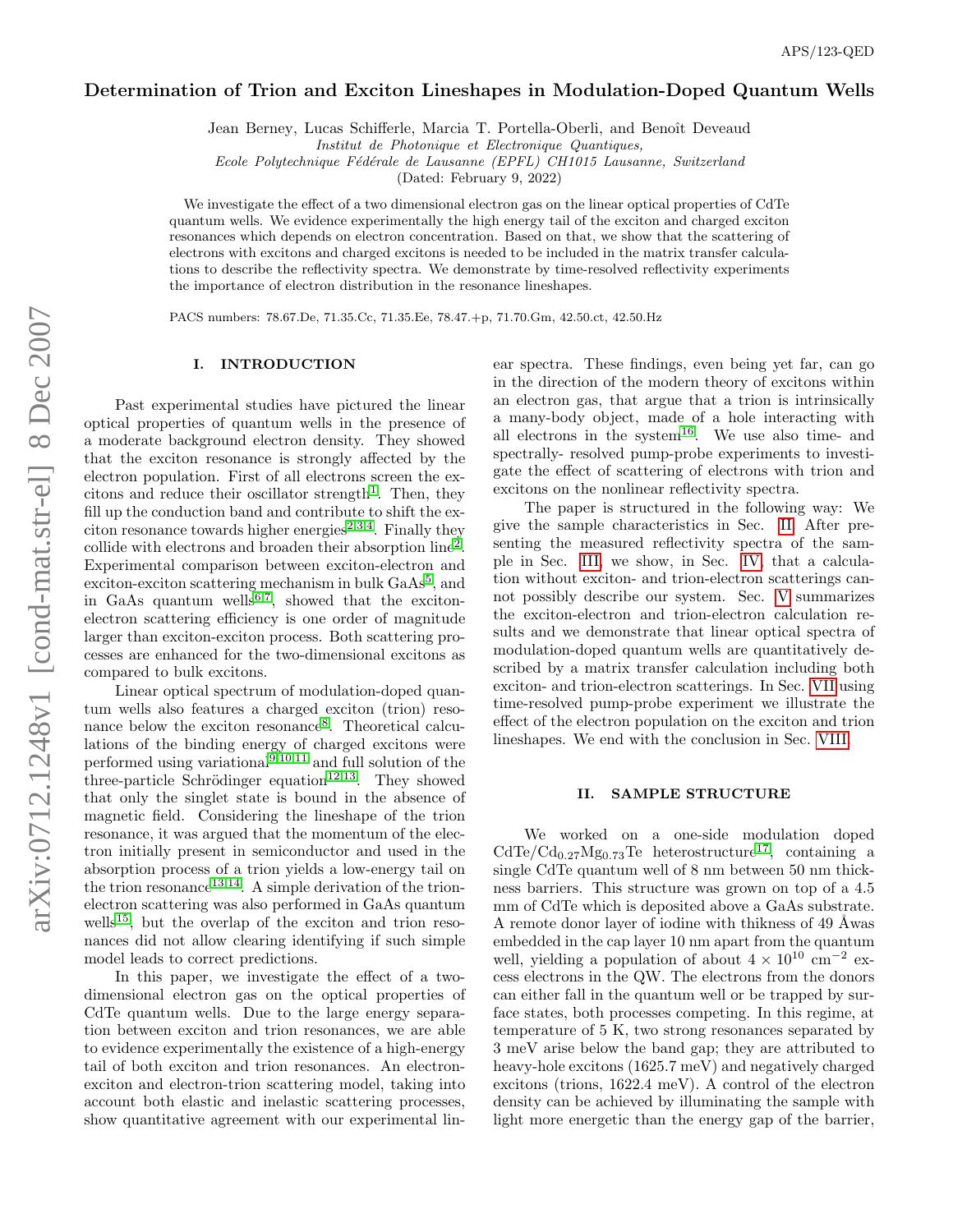i. e. larger than 2.03 eV. In this case, we create electronhole pairs in the barrier. Holes are attracted by electrons trapped in the surface states, while electrons are repelled towards the quantum well. By increasing the light intensity, we can increase the electron gas density. For instance, the practical electron concentration range from  $4.3 \times 10^{10}$  cm<sup>-2</sup> to  $1.2 \times 10^{11}$  cm<sup>-2</sup> is attained. The thickness of the barriers was chosen in such a way that reflectivity spectra are absorption-like and can be directly interpreted.

### <span id="page-1-0"></span>III. CW REFLECTIVITY EXPERIMENTS

We performed reflectivity measurements of the sample at temperature of 5 K. A white light source was spectrally filtered so that any high energy component  $(1.7$ eV) likely to modify the density of the electron gas in the quantum well was suppressed. The light was collimated and focused on the sample. The reflection was then spectrally resolved by an imaging monochromator and recorded by a CCD camera. We kept the incident light intensity low and made sure we were working in linear regime. The light coming from a blue GaN light emitting diode (LED) was focused on the sample and completely covered the white light spot. By monitoring the intensity of the blue LED we could change the density of electrons in the well. The diffusion time of electrons from the barrier to the quantum well is macroscopic; it usually took 5 s to 15 s for the system to reach equilibrium whenever the LED power was tuned. Reflectivity spectra were recorded for various electron densities.



FIG. 1: CW reflectivity spectra obtained at 5 K for different electron densities ranging from  $4.3 \times 10^{10}$  cm<sup>-2</sup> to  $1.7 \times 10^{11}$  cm<sup>-2</sup>.

Figure 1 shows the reflectivity spectra obtained for

different electron densities. For increasing electron densities, we clearly observe a blue shift of the exciton res-onance as reported in the literature<sup>[2](#page-8-1)[,3,](#page-8-2)[4](#page-8-3)</sup>. It is due to the filling of the conduction band by electrons. Electron-hole pairs can only be photo-generated above the Fermi level. To a good approximation, the shift is linear in the Fermi energy  $E_F$ . Thus the exciton-trion energy difference is given by  $E = E_0^T + \alpha E_F$ , where  $E_0^T$  is the trion binding energy and  $\alpha$  is an empirical parameter. For CdTe quantum wells,  $\alpha = 1.07^2$  $\alpha = 1.07^2$ . Assuming that  $E_0^T = 1.7$  meV, we estimate the electron concentrations in the quantum well for each spectrum in Fig. 1. The densities that we obtained range from  $4.3 \times 10^{10}$  cm<sup>-2</sup> to  $1.7 \times 10^{11}$  cm<sup>-2</sup>.

We note that in the measured spectra, also a high energy tail of exciton and trion resonances develops as the electron density increases. We will show that this finding can only be explained by considering electron interactions with excitons and trions.

## <span id="page-1-1"></span>IV. REFLECTIVITY CALCULATION OF THE SAMPLE

As a starting point, we chose to use the linear susceptibility proposed by  $13$  in the framework of density matrix theory. It includes both exciton and trion contributions, has a rather simple form and takes into account the nonzero momentum of the excess electron in the quantum well used in the process of trion photogeneration. We emphasize that it neglects any scattering with electrons. It reads

<span id="page-1-3"></span><span id="page-1-2"></span>
$$
\chi(\omega) = \chi^X(\omega) + \chi^T(\omega),\tag{1}
$$

where  $\chi^X(\omega)$  and  $\chi^T(\omega)$  are, respectively, the contributions to the exciton and trion susceptibility. They are given by

$$
\chi^X(\omega) = f_X \frac{|\phi_X(0)|^2}{\omega - \omega_X - i\gamma_X},\tag{2}
$$

$$
\chi^T(\omega) = f_T \int \mathrm{d}\mathbf{q} \, n_e(\mathbf{q}) \frac{|M^T(\mathbf{q})|^2}{\omega - \omega_T + W_{\mathbf{q}} - i\gamma_T}.\tag{3}
$$

where  $\omega_X(\omega_X)$  is the exciton resonance energy,  $f_X(f_T)$ a contribution to the exciton (trion) oscillator strength, and  $\gamma_X(\gamma_T)$  the exciton (trion) homogenous broadening mainly due to phonons;  $n_e(q)$  is the Fermi-Dirac distribution of the electrons and  $W_{\mathbf{q}} = \hbar^2 q^2 M_X/2 m_e M_T$  is a correction to the trion resonance that comprises trion center of mass energy and electron initial momentum  $q$ , with  $m_e$ ,  $M_X$  and  $M_T$  the electron, exciton and trion effective mass, respectively. For a given initial electron momentum, the strength of the integrant is weighted by the optical matrix element

$$
M^T(\boldsymbol{q}) = \int \mathrm{d}\boldsymbol{\rho}_2 \, \psi_{1s}^T(0, \boldsymbol{\rho}_2) e^{i\eta \boldsymbol{q} \boldsymbol{\rho}_2} \tag{4}
$$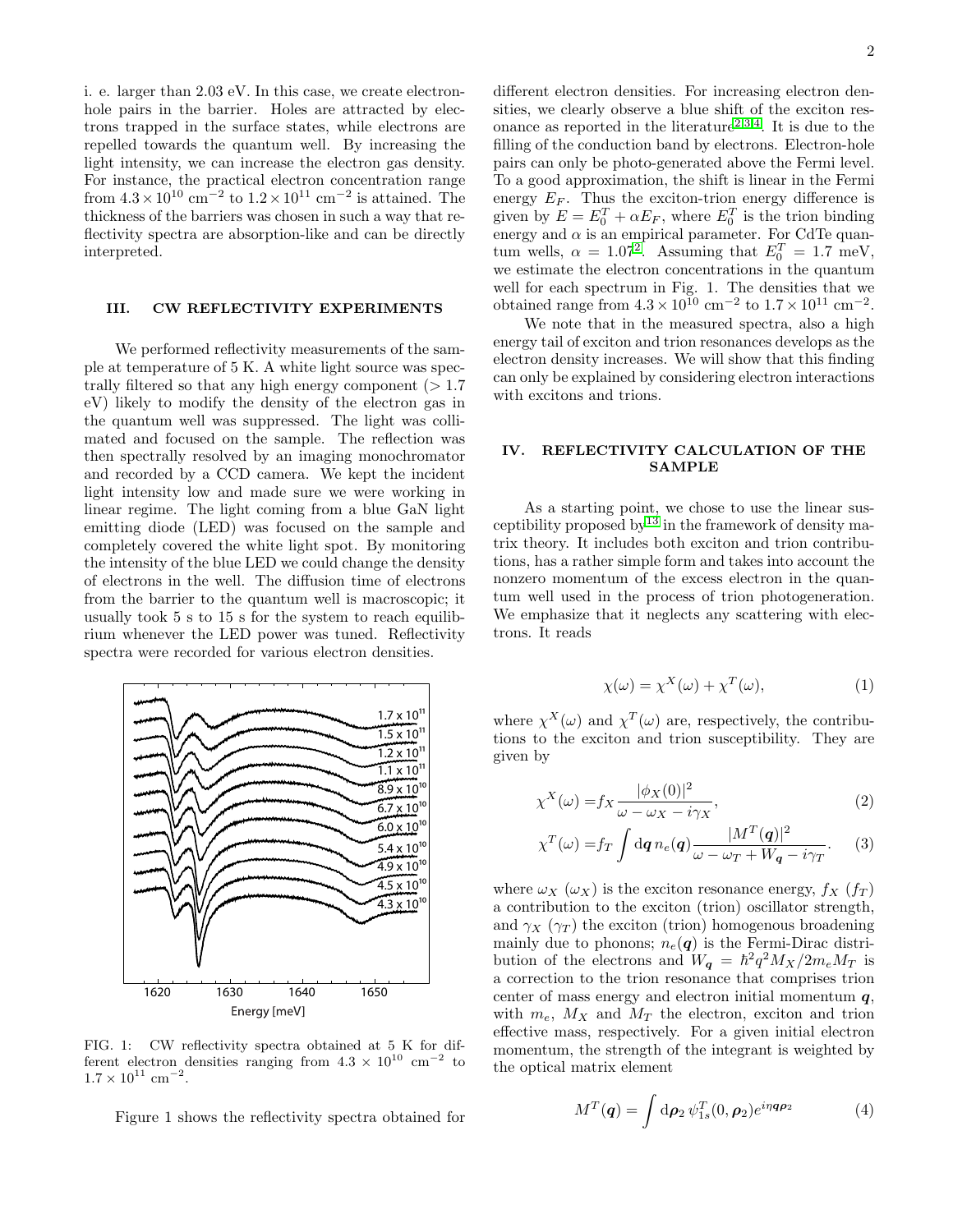where  $\eta = M_X/M_T$  and  $\psi_{1s}^T(\rho_1, \rho_2)$  is the trion 1s wavefunction, with  $\rho_1 = r_{1e} - r_h$  the relative position of the first electron to the hole and  $\rho_2 = r_{2e} - r_h$  from the second electron to the hole.

For the trion wavefunction, we relied on a simple variational function<sup>[18](#page-8-17)</sup> with only two variational parameters  $\lambda$  and  $\lambda'$ . It is given by

$$
\psi_T(\rho_1, \rho_2) = \mathcal{N}_T \left( e^{\rho_1/\lambda - \rho_2/\lambda'} + e^{\rho_1/\lambda' - \rho_2/\lambda} \right), \qquad (5)
$$

Where  $\mathcal{N}_T$  is the normalization factor. With this approximation, the light coupling element  $M(q)$  becomes

$$
M_T(\mathbf{q}) = 4\mathcal{N}_T \left( \frac{\lambda_T}{\lambda'_T} \frac{1}{(1 + (\lambda_T \mathbf{k})^2)^{3/2}} + \lambda_T \leftrightarrow \lambda'_T \right). \tag{6}
$$

We evaluated, in Appendix C, the error induce by using the Chandrashekar's wavefunction. In Fig. [7,](#page-8-18) we compare the result obtained with variational functions [C1](#page-7-0) and [C2.](#page-8-19) They do not differ much and we conclude that Eq. [C3](#page-8-20) is a reliable approximation.

Exciton and trion resonance may also be inhomogenously broadened, due to quantum well interface roughness. Building on Andreani et al. [19](#page-8-21) work, we supposed that the broadening can be described by a Gaussian distribution function. Thus, for excitons, we substituted the dielectric susceptibility [\(2\)](#page-1-2) by the convolution function

$$
\widetilde{\chi}^{X}(\omega) = \frac{1}{\sqrt{\pi}} \int d\nu \,\chi^{X}(\omega - \nu) \exp\left[-\left(\frac{\nu - \omega_{X}}{\Gamma_{\text{inhom}}^{X}}\right)^{2}\right]
$$

$$
= \frac{i\pi f_{X} |\phi_{X}(0)|^{2}}{\Gamma_{\text{inhom}}^{X}} w\left(\frac{\omega - \omega_{X} - i\gamma_{X}}{\Gamma_{\text{inhom}}^{X}}\right), \qquad (7)
$$

where w is the complex error function<sup>[20](#page-8-22)</sup> and  $\Gamma_{\text{inhom}}^X$  the exciton inhomogenous broadening constant. For trions the same kind of equation holds, except the convolution is performed before integrating over  $q$ .

$$
\widetilde{\chi}^T(\omega) = \frac{i\pi f_T}{\Gamma_{\text{inhom}}^T} \int \mathrm{d}\boldsymbol{q} \, n_e(\boldsymbol{q}) |M^T(\boldsymbol{q})|^2 \tag{8}
$$

$$
w\left(\frac{\omega - \omega_T + W_q - i\gamma_T}{\Gamma_{\text{inhom}}^T}\right) \tag{9}
$$

Using the transfer matrix formalism described in Appendix A and B, we calculated the mode of the field for our sample structure. The refractive index and ab-sorption of the CdMgTe barriers<sup>[21](#page-8-23)[,22](#page-8-24)</sup>, CdTe quantum well, CdTe buffer<sup>[23,](#page-8-25)[24](#page-8-26)</sup>, GaAs substrate and iodine dopant were all implemented. For each resonance, we used the following fitting parameters: spectral position, oscillator strength, homogenous linewidth and inhomogeneous linewidth. We fitted three densities:  $4.9 \times 10^{10}$ ,  $6.7 \times 10^{10}$ ,  $1.2 \times 10^{11}$  cm<sup>-2</sup>. Results are shown in Fig. [2](#page-2-0) and the value of the corresponding fitting parameters in Table [I.](#page-2-1)

From the fits in Fig. [2,](#page-2-0) we see that it is impossible to reproduce both low energy and high energy tail of exciton and trion resonance because of their strong asymmetry.



<span id="page-2-0"></span>FIG. 2: (red solid) cw reflectivity spectra measured at 5 K and for electron densities of  $4.9 \times 10^{10}$ ,  $6.7 \times 10^{10}$  and  $1.2 \times$  $10^{11}$  cm<sup>-2</sup>. Best fit obtained with electron scattering (black solid) and without (blue dashed).

<span id="page-2-2"></span>

|                                     |        |      | $n_e$ [cm <sup>-2</sup> ] $E$ [meV] $\Gamma_{\text{hom}}$ [meV] $\Gamma_{\text{inhom}}$ [meV] |
|-------------------------------------|--------|------|-----------------------------------------------------------------------------------------------|
| $X = 4.9 \times 10^{10}$            | 1623.9 | 0.25 | 0.1                                                                                           |
| $X = 6.7 \times 10^{10}$            | 1624.1 | 0.15 | 0.1                                                                                           |
| $X = 1.2 \times 10^{11}$            | 1624.4 | 0.10 | 0.1                                                                                           |
| $X^-$ 4.9 $\times$ 10 <sup>10</sup> | 1621.9 | 0.2  | 0.05                                                                                          |
| $X^-$ 6.7 $\times$ 10 <sup>10</sup> | 1621.9 | 0.3  | 0.05                                                                                          |
| $X^-$ 1.2 $\times$ 10 <sup>11</sup> | 1622.1 | 0.3  | 0.10                                                                                          |

<span id="page-2-1"></span>TABLE I: Fitting parameters of the reflectivity spectra for three electron densities  $n_e$ . The homogenous broadening  $\Gamma_{\text{hom}}$ is essentially due to phonon interaction and corresponds to  $\gamma_X$  for excitons and  $\gamma_T$  for trions (see Eq. [2](#page-1-2) and [3\)](#page-1-3). The inhomogenous broadering is defined in Eqs. [7](#page-2-2) and [7.](#page-2-2)

We note that in the measured spectra, the low-energy tail of the trion resonance predicted by  $2^5$  is marginal and can be fairly well reproduced by our fit. Conversely, a high energy tail of exciton and trion resonances develops as the electron density increases. Since we did not take into account the interaction between exciton and trion with electrons we cannot reproduce the correct exciton and trion lineshapes. In the next section, we will use a simple model of exciton- and trion-electron interaction that will fit quite well the high-energy broadening of measured resonances.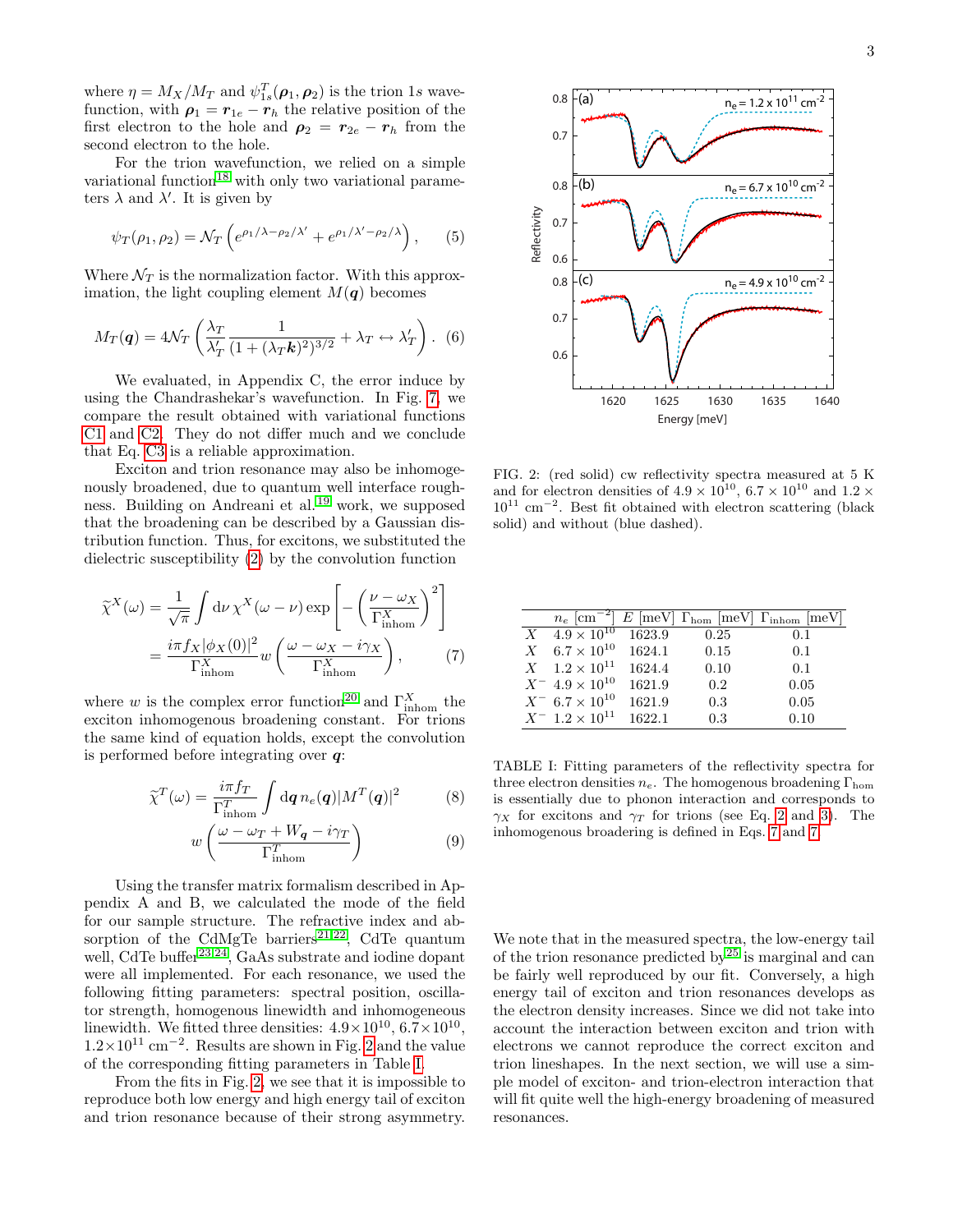

<span id="page-3-2"></span>FIG. 3: Top row: exciton-electron (a) elastic and (b) inelastic scattering. Bottom row: trion-electron (c) elastic and (d) inelastic scattering.

### <span id="page-3-0"></span>V. NEUTRAL AND CHARGED EXCITON SCATTERING WITH ELECTRONS

A theory of neutral and charged exciton electron scattering has been proposed by Ramon et al. [15](#page-8-14). They investigated both elastic and inelastic scattering in GaAs quantum wells. They were able to fit their results on the high energy line shape of excitons, but failed to check their validity on the high energy tail of trions because in GaAs exciton and trion lines are not well separated.

We applied their method to calculate the linewidth broadening due to the exciton-electron scattering in our CdTe quantum well. Here, we summarize the principles and show the results.

#### A. Exciton-electron scattering

An electron of momentum  $k_e$  can interact elastically with an exciton  $k_X$ . In that case, a momentum  $q$  is transferred from the electron to the exciton

<span id="page-3-1"></span>
$$
(\mathbf{k}_X, \mathbf{k}_e) \longrightarrow (\mathbf{k}_X + \mathbf{q}, \mathbf{k}_e - \mathbf{q}). \tag{10}
$$

In the process, the electron bound in the exciton can be exchanged with the free electron. The exchange scattering matrix element is very strong compared to direct Coulomb interaction. Using Fermi's golden rule, it is possible to calculate the scattering rate of the process [10.](#page-3-1) Summing over all final exciton states, results  $-$  in the first Born approximation  $-$  in the exciton linewidth  $\Gamma_{X-e}^{\text{elastic}}(k_X)$  due to elastic scattering, as a function of its initial momentum.

Fig. [3\(](#page-3-2)a) shows the computed values of  $\Gamma_{X-e}^{\text{elastic}}(\mathbf{k}_X)$ as a function of the exciton initial energy and the electron density. The large linewidth obtained for relatively low electron density reflects the high efficiency of

the electron-scattering mechanism. This should be compared to an exciton linewidth of  $\sim$  0.1 meV for acoustic phonon scattering at T=5 K. It is explained by the exciton-electron interaction matrix elements that favor small energy-transfer transitions. At higher densities the effect of the phase-space filling becomes noticeable and effectively enlarges the exciton Bohr radius. Increasing the electron density further results in a shift of the maximum linewidth from  $k_X = 0$  to higher momenta.

During the scattering process, the exciton can also ionized into a free electron-hole pair. The exciton linewidth  $\Gamma_{X-e}^{\text{inelastic}}(\mathbf{k}_X)$  due to this inelastic scattering is represented in Fig. [3\(](#page-3-2)b). Although the magnitude of  $\Gamma^{\text{inelastic}}_{X-e}(kx)$  is of the same order as  $\Gamma^{\text{elastic}}_{X-e}(kx)$ , its functional dependence on the exciton in-plane momentum is very different. In particular, we note that the maximal linewidth is obtained at a very large momentum. This is due to the fact that in order for an exciton with initially small  $k_X$  to be ionized, it must scatter on an electron with energy large enough to overcome its binding energy. At zero temperature this is only possible above the Fermi energy.

The two scattering processes that we described above contribute to admix states with  $k_X > 0$  to the  $k_X = 0$  state. This admixture can be easily included in our previous calculation of the absorption by convoluting the imaginary part of the exciton susceptibility [\(2\)](#page-1-2) with a Lorentzian function whose broadening is given by the sum  $\Gamma_{X-e}(k_X) = \Gamma_{X-e}^{\text{elastic}}(k_X) + \Gamma_{X-e}^{\text{inelastic}}(k_X)$  (Fig. [5\)](#page-5-1). It becomes

Im 
$$
[\chi_{QW}(\omega)]
$$
 =  
\n
$$
\int_0^\infty d\omega' \operatorname{Im} [\chi_X(\omega - \omega')] \mathscr{L}(\omega', \Gamma_{X-e}(\omega')) \quad (11)
$$

Use of the Kramers-Kronig relations yields the real part of the dielectric function. Since  $\Gamma_{X-e}(k_X)$  is a decreasing function of  $k_X$ , the Lorentzian peak is shifted to higher exciton energies. This is seen as the electron density increases.

#### B. Trion-electron scattering

For trions, the charge of the trion results in a divergence of its matrix elements in the limit of zero transferred momentum. This divergence, originating from the infinite range of the Coulomb potential, is treated by applying the Lindhard model for the potential screening. We use the Chandrashekar's variational function introduced above to perform the calculation. As for excitons, the broadening comes form direct and exchange scattering. The broadening  $\Gamma_{X^- - e}(k_T)$  obtained is shown in Fig.  $5(c)$  and  $5(d)$ .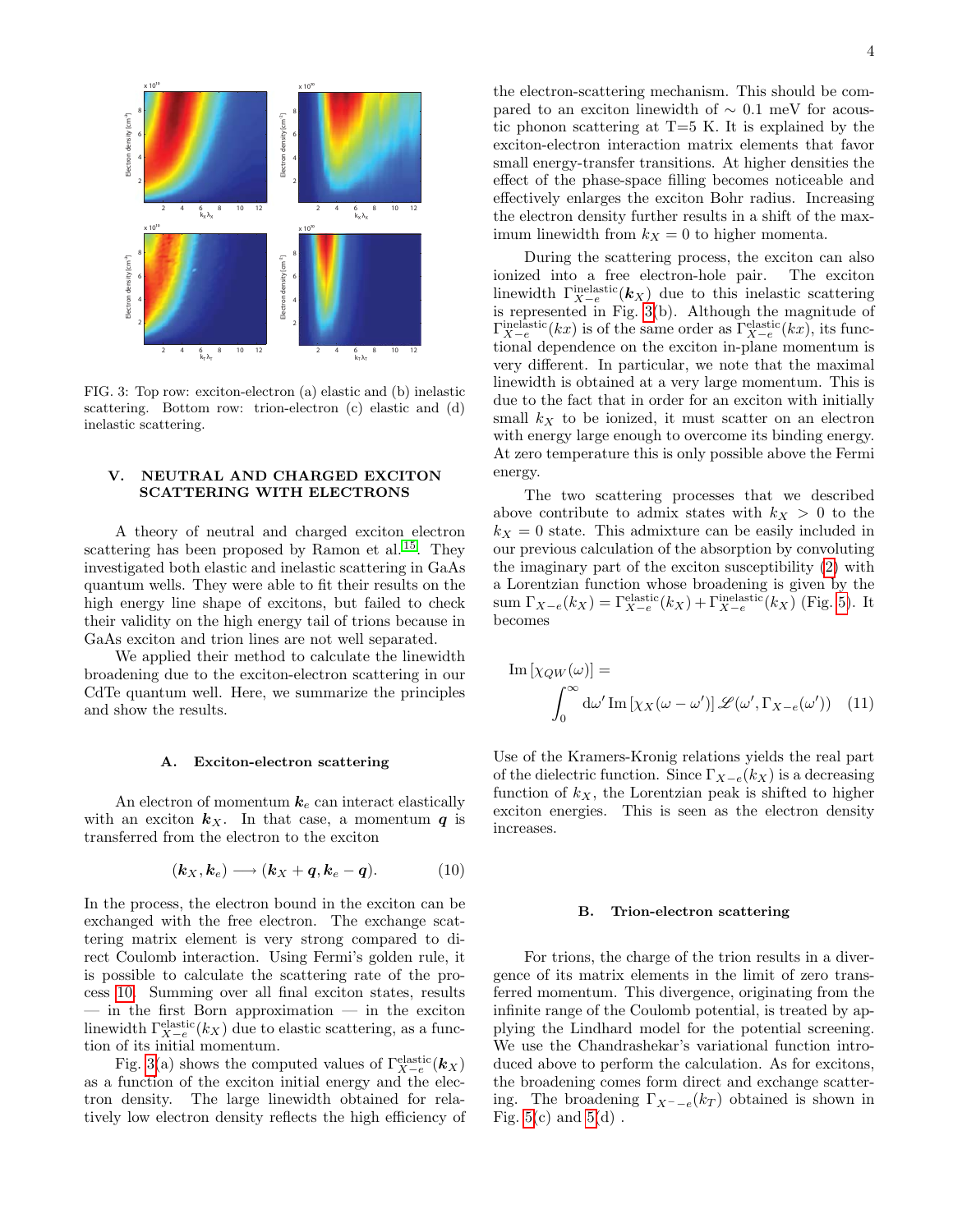

FIG. 4: A schematic picture of the convolution resulting from electron scattering. The solid lines represent various exciton initial line shapes  $\text{Im}(\chi_Q W(\omega - \omega'))$ . The contributions of states with  $k_X > 0$  to the  $k_X = 0$  state are weighted by the value of the Lorentzian function  $\mathscr{L}_{x-e}[\omega,\Gamma_{x-e}(\omega)]$ , given by the dashed line

|         |                                     |        |      | $n_e$ [cm <sup>-2</sup> ] $E$ [meV] $\Gamma_{\text{hom}}$ [meV] $\Gamma_{\text{inhom}}$ [meV] |
|---------|-------------------------------------|--------|------|-----------------------------------------------------------------------------------------------|
|         |                                     |        |      |                                                                                               |
| X       | $4.9 \times 10^{10}$                | 1623.9 | 0.25 | 0.1                                                                                           |
| $X_{-}$ | $6.7\times10^{10}$                  | 1624.1 | 0.20 | 0.05                                                                                          |
|         | $X = 1.2 \times 10^{11}$            | 1624.4 | 0.20 | 0.05                                                                                          |
|         | $X^-$ 4.9 $\times$ 10 <sup>10</sup> | 1621.9 | 0.2  | 0.05                                                                                          |
|         | $X^-$ 6.7 $\times$ 10 <sup>10</sup> | 1621.9 | 0.3  | 0.05                                                                                          |
|         | $X^-$ 1.2 $\times$ 10 <sup>11</sup> | 1622.1 | 0.3  | 0.10                                                                                          |

<span id="page-4-1"></span>

|  |  |  | TABLE II: Fitting parameters |
|--|--|--|------------------------------|
|--|--|--|------------------------------|

## VI. ELECTRON SCATTERING CORRECTION

Using the CdTe exciton-electron and trion-electron scattering calculation performed in the previous section, we were able to fit the three cw reflectivity spectra considered in Fig. [2.](#page-2-0) For each resonance (exciton and trion), the free parameters were the spectral line position, the oscillator strength, the electron density, the homogenous and the inhomogeneous linewidth. The fits are shown in Fig. [2](#page-2-0) and the parameters of the fit in Table [II.](#page-4-1)

The fits we obtained are exceptionally good. Only a very small inhomogenous broadening had to be included, which is consistent with the high quality of our quantum well. The homogenous broadening  $\gamma_X$  and  $\gamma_T$  attributed to phonons remained quite small and more or less constant over the densities. This shows that we accounted for almost all electron induced broadening in our simple model. Had it been perfect, we would have expected the exciton and trion energy parameters to stay constant for all densities. Unfortunately, we could not get a perfect match of the spectrum lineshape by keeping the shift constant. Our model accounts for part of the shift but not all. We remind that it is a simple first order perturbation model and that we might expect higher order contributions to play a role. The density obtained remained quite close to those calculated with a simpler model in Sec. [III.](#page-1-0)

As for the oscillator strength, not much can be said, since we did not include any dependence on the electron density in our model. We did so intentionally because current theoretical models conclude that the trion oscil-lator strength depends on the volume of the sample<sup>[25](#page-8-27)</sup>. We think that it is a failure of the three-particle oversimplified trion model which is, strictly speaking, only correct in quantum dots. A correct description of the trion resonance should take into account the interaction of the excitons with all electron in the system. Such approach seems to lead to trion oscillator strength that do not depend on the volume<sup>[26](#page-8-28)</sup>.

# <span id="page-4-0"></span>VII. TIME-RESOLVED REFLECTIVITY EXPERIMENT

Spectrally resolved pump and probe experiments were also performed in reflectivity geometry at 5 K in order to investigate the effect of the exciton-electron and trion-electron scattering on the nonlinear reflectivity spectra. We use the sample without illumination so with an excess electron population of about  $4 \times 10^{10}$  cm<sup>-2</sup> in the quantum well. The 100 femtosecond output pulses from of a Ti:Saphire laser were split into two: a small portion circulated through a delay line and probed the exciton and trion resonances, while the major portion passed through a pulse shaper to generate 4 ps long and 0.5 meV wide pump pulses, with sufficient spectral resolution to selectively pump the trion resonance. The pump/probe intensity ratio was larger than 50 so that probe reflectivity spectra remained linear in the probe field. The polarization of both pump and probe pulses could be chosen independently to investigate the counter-circular  $\sigma^+\sigma^-$  polarization configuration. We recorded the differential reflectivity spectrum  $\Delta R = (R - R_0)/R_0$  for a given delay time between pump and probe pulses,  $R_0$  and R being the unexcited and excited reflectivity spectrum, respectively.

We choose the excitation pulse to be at trion resonance, because by generating trions we induce inevitably a variation in the electron population. We decide to perform the experiments with  $\sigma^+\sigma^-$  circular polarization because with this configuration we avoid phase space filling effects [34] enabling us to detect changing of the exciton as well the trion resonance lineshapes. In Figure 5, we show the differential reflectivity spectra obtained by pumping at trion resonance and probing with at delay time of 4 ps. At this short positive delay time, all co-herent processes have decayed away<sup>[27](#page-8-29)</sup>, being it then the best delay to observe nonlinearities on the exciton and trion resonances. Therefore, we can in this way check the changing in the exciton and trion resonances due to electron scattering.

Indeed, the differential reflectivity spectrum in Fig. 5 evidences variations in both trion and exciton resonances. We observe that the trion line is slightly redshifted. We attribute this redshift to the reduced amount of free electrons in the quantum well by the  $\sigma^+$  trion generation. This induces a decrease scattering contributions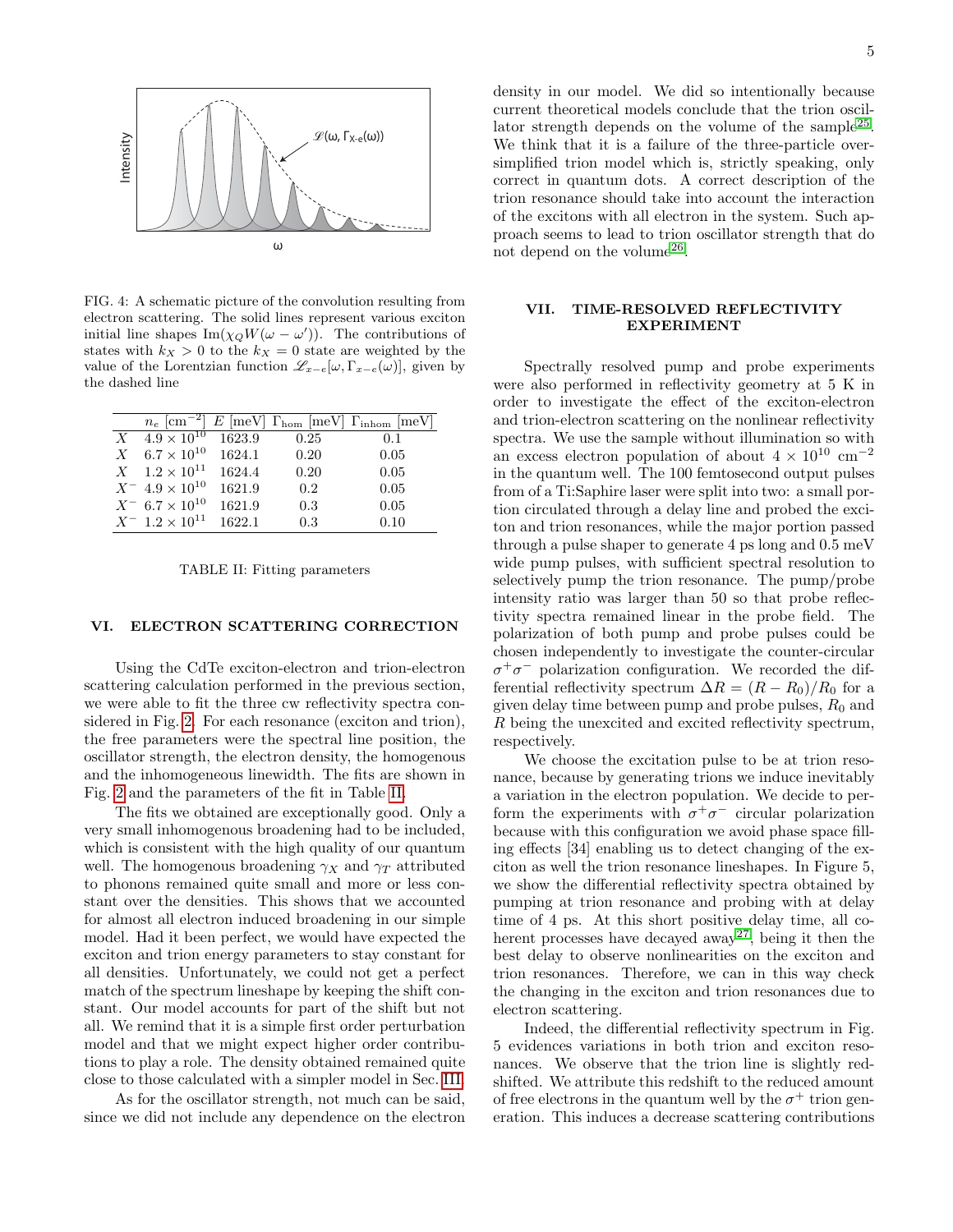from the electrons with the probed  $\sigma^-$  trions. Therefore, the trion high energy tail absorption will reduce and as a consequence, its lineshape will change shifting a little towards lower energies. The trion generation also brings changing in the exciton resonance. We observe the expected bleaching of the high energy tail of the exciton absorption with an induced absorption of the exciton resonance. With these results, by generating a trion population and therefore altering the electron distribution, we evidence the importance of electron scattering with excitons and trions in their lineshapes and in their nonlinear signal.



<span id="page-5-1"></span>FIG. 5: Differential reflectivity spectra at delay time of 4 ps for  $\sigma^+\sigma^-$  pump and probe configurations. The pump  $\sigma^+$  is at trion resonance.

### <span id="page-5-0"></span>VIII. CONCLUSION

In summary, we demonstrated that in modulation doped quantum wells, electrons play an important role on both exciton and trion resonance lineshapes. We evidenced experimentally that a high energy tail develops at both excitons and trions resonances as the excess electron population is increased in the quantum well. We showed that with a model without considering exciton and trion-electron scatterings, we are not able to reproduce the optical spectra. We used then a simple first order perturbation model taking into account elastic and inelastic scatterings of electrons with excitons and trions. The model is based on calculating the exciton - and trionelectron direct and exchange interaction matrix elements to derive the trion and the exciton linewidth broadening. Finally, by including theses results in the matrix transfer calculations, we reproduced the highly asymmetrical resonance shapes of excitons and trions in the reflectivity spectra. This is fundamental for the interpretation of the linear and non-linear properties of modulation-doped quantum wells.

Acknowledgments: we acknowledge financial support from FNRS within quantum photonics NCCR. We thank C. Ciuti, M. A. Dupertuis and V. Savona, for enlightening discussions as well as M. Kutrowski and T. Wojtowicz for growing our sample.

## APPENDIX A: MATRIX TRANSFER FORMALISM FOR A STRATIFIED MEDIUM

The layered structure of our sample needs to be taken into account in order to consistently simulate the optical properties of the quantum well. We study the propagation of time-harmonic electromagnetic wave through a stratified medium comprising successive thin plane-parallel films.

First we shall solve the wave equation

<span id="page-5-2"></span>
$$
\nabla^2 \boldsymbol{E}(\omega, \boldsymbol{r}_{\parallel}, z) - \frac{\omega^2}{\epsilon_0 c^2} \boldsymbol{D}(\omega, \boldsymbol{r}_{\parallel}, z) = 0.
$$
 (A1)

where the electric field  $\mathbf{E}(\omega, r_{\parallel}, z)$  and the electric displacement  $\mathbf{D}(\omega, r_{\parallel}, z)$  are expressed in term of the frequency  $\omega$ , the in-plane position vector  $r_{\parallel}$  and the position along the growth axis z.

For a homogenous dielectric medium, the electric and displacement fields are linearly dependent  $\mathbf{D}(\omega, \mathbf{r}_{\parallel}, z) = \epsilon(\omega)\mathbf{E}(\omega, \mathbf{r}_{\parallel}, z)$ . Eq. [\(A1\)](#page-5-2) takes the form of a Helmholtz wave equation for  $\mathbf{E}(\omega, r_{\parallel}, z)$ 

<span id="page-5-3"></span>
$$
\left(\nabla^2 + \frac{\omega^2}{c^2} \frac{\epsilon(\omega)}{\epsilon_0}\right) \boldsymbol{E}(\omega, \boldsymbol{r}_{\parallel}, z) = 0. \tag{A2}
$$

The dielectric dispersion  $\epsilon(\omega)$  may very well be complex. Because it is constant, the electromagnetic field is invariant under in-plane translations (Bloch theorem) and solutions of [\(A2\)](#page-5-3) are plane-waves

$$
\boldsymbol{E}_{\boldsymbol{k}_{\parallel}}(\omega,\boldsymbol{r}_{\parallel},z)=\boldsymbol{\epsilon}_{\boldsymbol{k}_{\parallel}}u_{\boldsymbol{k}_{\parallel}}(\omega,z)e^{i\boldsymbol{k}_{\parallel}\cdot\boldsymbol{r}_{\parallel}}.\tag{A3}
$$

Here  $k_{\parallel}$  is the in-plane wave vector and  $\epsilon_{k_{\parallel}}$  the polarization vector. After substitution into [\(A2\)](#page-5-3), we are left with a one-dimensional problem for the mode function  $u_{\boldsymbol{k}_{\parallel}}(\omega, z)$ 

<span id="page-5-4"></span>
$$
\frac{\mathrm{d}^2 u_{\mathbf{k}_{\parallel}}(\omega, z)}{\mathrm{d}z^2} + \left(\frac{\omega^2}{c^2} \frac{\epsilon(\omega)}{\epsilon_0} - k_{\parallel}^2\right) u(\omega, z) = 0. \tag{A4}
$$

The solution represents two counter-propagating waves

$$
u(\omega, \mathbf{k}_{\parallel}, z) = E_l(\mathbf{k}_{\parallel}) e^{-ik_z z} + E_r(\mathbf{k}_{\parallel}) e^{ik_z z}, \quad (A5)
$$

<span id="page-5-5"></span>
$$
k_z = \sqrt{\frac{\omega^2}{c^2} \frac{\epsilon(\omega)}{\epsilon_0} - k_{\parallel}}.\tag{A6}
$$

The coefficient  $E_l$  and  $E_r$  are two complex coefficient that have to be determined by imposing Maxwell boundary conditions at the interface between adjacent layers. Let us note that if  $\epsilon(\omega)$  is imaginary then  $k_z$  is imaginary as well and the solutions are evanescent waves.

We use transfer matrices to express the propagation of the electromagnetic wave at the interface between two consecutive films with refraction index  $n_1$  and  $n_2$ . Then, we combine the matrices to calculate analytically the mode of the whole stratified medium.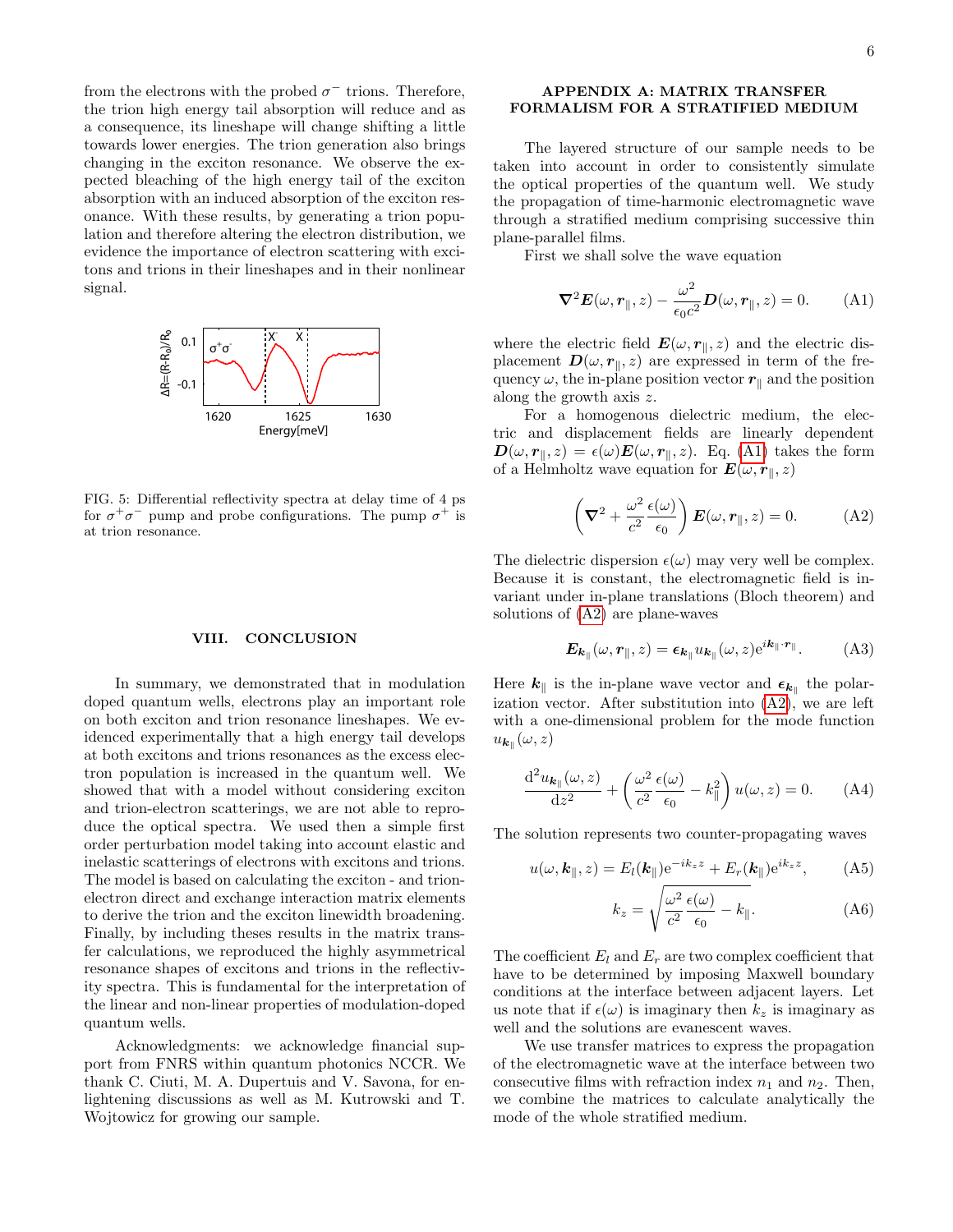

FIG. 6: Electric Fields at the boundary  $z_1$  and  $z_2$  of a plane layer.

In the framework of the one-dimensional problem  $(A4)$  we define for each position z in space a twodimensional vector containing the two coefficients in [\(A5\)](#page-5-5)

$$
\mathbf{Q} = \begin{bmatrix} E_r \\ E_l \end{bmatrix} . \tag{A7}
$$

For a given structure, we would like to express the relation between coefficient vectors  $Q^{(1)}$  at  $z_1$  and  $Q^{(2)}$  at  $z_2$ . Because Maxwell equations are linear, Maxwell boundary conditions will result in a linear relation, which we write as

$$
Q^{(2)} = MQ^{(1)}.
$$
 (A8)

The  $2 \times 2$  complex matrix M thus defined is called the transfer or propagation matrix. If  $z_1$  and  $z_2$  were to be found in the same homogenous layer, from [\(A5\)](#page-5-5) the transfer matrix would simply be

<span id="page-6-3"></span>
$$
M_{\text{hom}} = \begin{bmatrix} e^{ik_z(z_2 - z_1)} & 0\\ 0 & e^{-ik_z(z_2 - z_1)} \end{bmatrix} .
$$
 (A9)

The Maxwell boundary conditions are invariant under time reversal. This means that the complex coefficient of a transfer matrix  $M$  do not change if we reverse the time evolution<sup>[28](#page-8-30)</sup>. Mathematically, we write this as

<span id="page-6-4"></span>
$$
\mathbf{M} = \hat{T}\mathbf{M}\hat{T}^{-1},\tag{A10}
$$

where  $\hat{T}$  is the time reversal operator. We would like to calculate  $T\mathbf{Q}$ . We remind that the amplitude of the electric field is given by the real part of its representation in terms of complex exponentials

$$
E(\omega, \mathbf{k}_{\parallel}, \mathbf{r}_{\parallel}, z, t) = \Re \left[ \left( E_l e^{-ik_z z} + E_r e^{ik_z z} \right) e^{i\mathbf{k}_{\parallel} \cdot \mathbf{r}_{\parallel}} e^{-i\omega t} \right].
$$

The time reversal operator then acts as

$$
\hat{T}E(\omega, \mathbf{k}_{\parallel}, \mathbf{r}_{\parallel}, z, t) = E(\omega, \mathbf{k}_{\parallel}, \mathbf{r}_{\parallel}, z, -t) \n= \Re \left[ \left( E_r^* e^{-ik_z z} + E_l^* e^{ik_z z} \right) e^{-ik_{\parallel} \cdot \mathbf{r}_{\parallel}} e^{-i\omega t} \right].
$$

Thus,  $\widehat{T}$  reverse the sign of  $k_{\parallel} \rightarrow -k_{\parallel}$  and acts on  $Q$  as

$$
\widehat{T}\begin{bmatrix} E_r \\ E_l \end{bmatrix} = \begin{bmatrix} E_l^* \\ E_r^* \end{bmatrix} . \tag{A11}
$$

The time reversal invariance let us express the transfer matrix of a stratified medium in terms of its complex reflectivity and transfer coefficients. We consider the case of a unitary wave which is arriving on the left, reflected in the opposite direction with a wave amplitude  $r$  and transmitted to the right with an amplitude  $t$ . Then

<span id="page-6-0"></span>
$$
\begin{bmatrix} t \\ 0 \end{bmatrix} = \begin{bmatrix} M_{11} & M_{12} \\ M_{21} & M_{22} \end{bmatrix} \begin{bmatrix} 1 \\ r \end{bmatrix}
$$
 (A12)

By applying the time reversal operator  $\hat{T}$  on both side of the equality we get a second system of equations

<span id="page-6-1"></span>
$$
\begin{bmatrix} 0 \\ t^* \end{bmatrix} = \begin{bmatrix} M_{11} & M_{12} \\ M_{21} & M_{22} \end{bmatrix} \begin{bmatrix} r^* \\ 1 \end{bmatrix}.
$$
 (A13)

Noting that in terms of  $r$  and  $t$ , the reflectivity and transmissivity are  $R = |r|^2$  and  $T = \alpha_{12}^{-1} |t|^2$  with

$$
\alpha_{12} = \begin{cases} \Re\left[k_z^{(1)}\right] / \Re\left[k_z^{(2)}\right] & \text{for TE polarization} \\ \Re\left[k_z^{(1)}\right] n_2^2 / \Re\left[k_z^{(2)}\right] n_1^2 & \text{for TM polarization} \end{cases},\tag{A14}
$$

we solve the system of linear equations  $(A12)$  and  $(A13)$ and obtain

<span id="page-6-2"></span>
$$
M = \alpha_{12}^2 \begin{bmatrix} \frac{1}{t^*} & -\frac{r^*}{t^*} \\ -\frac{r}{t} & \frac{1}{t} \end{bmatrix} .
$$
 (A15)

Then, we use Eq. [\(A15\)](#page-6-2) here above to calculate the transfer matrix at an interface between two homogenous layers<sup>[29](#page-8-31)</sup>. We obtain the two transfer matrices for  $TE$  and TM polarization

$$
\boldsymbol{M}^{\text{TE}} = \alpha_{12}^{\text{TE}} \begin{bmatrix} \frac{k_z^{(1)} + k_z^{(2)}}{2k_z^{(1)}} & \frac{k_z^{(1)} - k_z^{(2)}}{2k_z^{(1)}}\\ \frac{k_z^{(1)} - k_z^{(2)}}{2k_z^{(1)}} & \frac{k_z^{(1)} + k_z^{(2)}}{2k_z^{(1)}} \end{bmatrix} \tag{A16}
$$

and

$$
\mathbf{M}^{\text{TM}} = \alpha_{12}^{\text{TM}} \begin{bmatrix} \frac{\epsilon^{(2)} k_z^{(1)} + \epsilon^{(1)} k_z^{(2)}}{2\sqrt{\epsilon^{(1)} \epsilon^{(2)}} k_z^{(1)}} & \frac{\epsilon^{(2)} k_z^{(1)} - \epsilon^{(1)} k_z^{(2)}}{2\sqrt{\epsilon^{(1)} \epsilon^{(2)}} k_z^{(1)}}\\ \frac{\epsilon^{(2)} k_z^{(1)} - \epsilon^{(1)} k_z^{(2)}}{2\sqrt{\epsilon^{(1)} \epsilon^{(2)}} k_z^{(1)}} & \frac{\epsilon^{(2)} k_z^{(1)} + \epsilon^{(1)} k_z^{(2)}}{2\sqrt{\epsilon^{(1)} \epsilon^{(2)}} k_z^{(1)}} \end{bmatrix} . \tag{A17}
$$

These expression are quite general and are valid for complex dielectric constants as well. Combining those two matrices with the propagation matrix [\(A9\)](#page-6-3) we are able to calculate the electromagnetic modes in any multilayered structure.

## APPENDIX B: TRANSFER MATRIX OF A QUANTUM WELL

We solve Eq. [A1](#page-5-2) for a quantum well of with width  $L$ when TE polarized light propagates in the barrier. The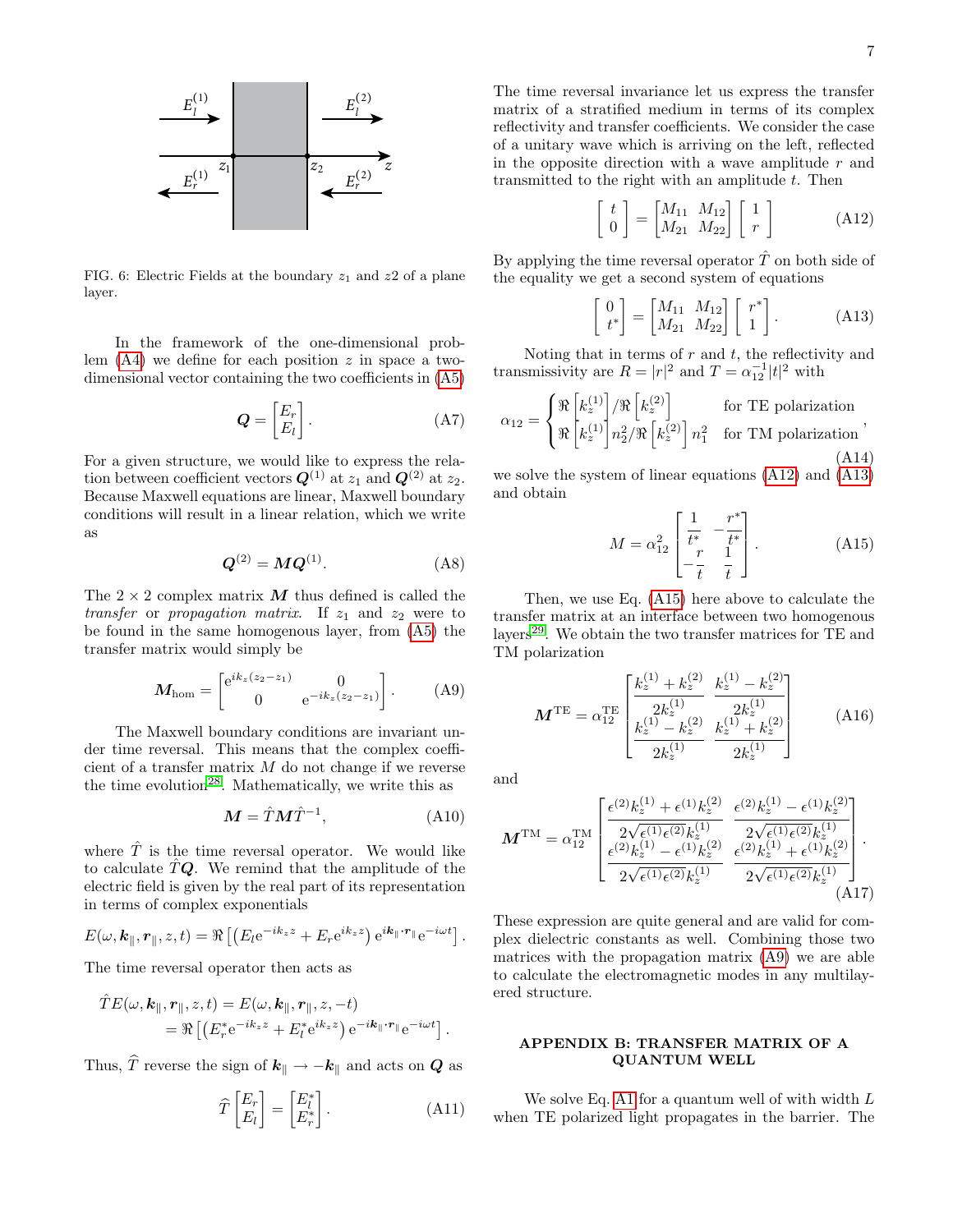electric field is along the y-axis and  $(A1)$  becomes

<span id="page-7-1"></span>
$$
(\partial_z^2 + k_z^2) E_y + k^2 \chi(\omega) \rho(z) \int_{-L/2}^{L/2} dz' \rho(z') E_y(z') = 0
$$
 (B1)

with  $k = \sqrt{\epsilon(\omega)/\epsilon_0} \omega/c$ . As  $\rho(z)$  is even for optical allowed transitions, it is convenient to treat separately solutions of the problem with definite parity under inversion of the z coordinate.

For odd  $E_y$  symmetry, the integral in [B1](#page-7-1) is zero and there is no polarization contribution from the quantum well. The reflectivity takes the simple form

<span id="page-7-3"></span>
$$
r_{\rm TE}^{\rm (odd)} = -e^{ik_z L}.
$$
 (B2)

For even  $E_y$  symmetry, the solution of the second order differential equation [\(B1\)](#page-7-1) is

<span id="page-7-2"></span>
$$
E_y = A(\omega, k_z) \cos(k_z z) + \int dz' G(z, z') \rho(z'). \quad (B3)
$$

In this expression, the first term is the general even solution of the problem  $(\partial_z^2 + k_z^2)E_y = 0$ , with  $A(\omega, k_z)$  a constant to be determined. The second term is a particular solution of [\(B1\)](#page-7-1) and was simply built from the definition of the Green function  $\left(\partial_z^2 + k_z^2\right)G(z, z') = \delta(z - z')$ . We choose

$$
G(z, z') = -\frac{1}{2k_z} \sin(k_z |z - z'|)
$$
 (B4)

which has the advantage to yield an even solution of  $E_y$ . Replacing [\(B3\)](#page-7-2) into [\(B1\)](#page-7-1) gives

$$
A(\omega, k_z) = (\chi(\omega)^{-1} - P(k_z)/Q(k_z)
$$
 (B5)

$$
Q(k_z) = \int_{-L/2}^{L/2} dz \,\rho(z) \cos(k_z z) \tag{B6}
$$

$$
P(k_z) = \int_{-L/2}^{L/2} \int_{-L/2}^{L/2} dz \, dz' \, \frac{1}{2k_z} \sin(k_z |z - z'|) \rho(z) \rho(z')
$$
\n(B7)

We consider Maxwell boundary condition at the interface  $z = -L/2$ . On the left side of the quantum well, we know that there are two counter-propagating plane waves propagating in the barrier given by Eqs. [A](#page-6-4) and [A5.](#page-5-5) The Maxwell boundary conditions give

$$
(E_y^{(l)} + E_y^{(r)})|_{z=-L/2^-} = E_y|_{z=-L/2^+}
$$
  
\n
$$
\partial_z (E_y^{(l)} + E_y^{(r)})|_{z=-L/2^-} = i k_z (E_y^{(l)} - E_y^{(r)})|_{z=-L/2^-} = \partial_z E_y|_{z=-L/2^+}
$$
  
\n(B8)

Substituing Eq. [B3](#page-7-2) in those two equation, we obtain the

reflectivity for the even solution:

$$
r_{\rm TE}^{\text{(even)}} = \frac{E_y^{(r)}}{E_y^{(l)}} = \frac{E_y - \frac{1}{ik_z} \partial E_y}{E_y + \frac{1}{ik_z} \partial E_y} \Big|_{z=-L/2^+}
$$
  
=  $e^{ik_z L} \frac{A(\omega, k_z) - iQ(k_z)/2k_z}{A(\omega, k_z) + iQ(k_z)/2k_z}$   
=  $e^{ik_z L} \frac{1 - \chi(\omega, k_z)(i\alpha(k_z) + P(\omega, k_z))}{1 + \chi(\omega, k_z)(i\alpha(k_z) - P(\omega, k_z))}$  (B9)

where  $\alpha(k_z) = Q(k_z)^2/2k_z$ . The total reflectivity is given by the mean of the odd [B2](#page-7-3) and even reflectivity [B9:](#page-7-4)

<span id="page-7-4"></span>
$$
r_{\rm TE} = \frac{1}{2} \left( r_{\rm TE}^{\text{(even)}} + r_{\rm TE}^{\text{(odd)}} \right)
$$
  
= 
$$
\frac{-i\alpha(k_z)\chi(\omega, k_z)e^{ik_zL}}{1 + \chi(\omega, k_z)(i\alpha(k_z) - P(\omega, k_z))}
$$
(B10)

The same kind of calculation apply for the transmissivity, which reads

$$
t_{\rm TE} = \frac{1}{2} \left( t_{\rm TE}^{\text{(even)}} - t_{\rm TE}^{\text{(odd)}} \right)
$$
  
= 
$$
\frac{(1 - P(\omega, k_z) \chi(\omega, k_z)) e^{ik_z L}}{1 + \left[ i\alpha(k_z) - P(\omega, k_z) \right] \chi(\omega, k_z)}
$$
(B11)

If we now suppose that the quantum well has an infinite potential, the calculation of  $\alpha$  and P functions becomes trivial. We obtain  $\alpha \to 1$  and  $P \to 0$ . We are left with the simple reflectivity and transitivity

$$
r_{\rm TE} = e^{ik_z L} \frac{-i\chi(\omega, k_z)/2k_z}{1 + i\chi(\omega, k_z)/2k_z}
$$
(B12)

$$
t_{\rm TE} = e^{ik_z L} \frac{1}{1 + i\chi(\omega, k_z)/2k_z} = 1 + r_{\rm TE}
$$
 (B13)

When used in Eq. [A15,](#page-6-2) these two expressions give the transfer matrix of a quantum well. The only information that is required to simulate the linear optical spectrum of our quantum well is the susceptibility.

### <span id="page-7-0"></span>APPENDIX C: VARIATIONAL WAVEFUNCTIONS

For the trion wavefunction, we relied on a simpler variational function<sup>[18](#page-8-17)</sup>, given by

$$
\psi_T(\rho_1, \rho_2) = (e^{-a\rho_1 - b\rho_2} + e^{-a\rho_2 - b\rho_1})
$$

$$
\times (1 + cR) \frac{e^{-sR}}{1 + d(R - R_0)}
$$
(C1)

where  $\mathbf{R} = \mathbf{r}_{1e} - \mathbf{r}_{2e}$ . The variational parameters a, b, c,  $d, s, R_0$  were obtained by fitting the numerical solution of the Schrödinger equation<sup>[30](#page-8-32)</sup>. They are given in Table [III](#page-8-33) for both positive and negative trion in units of the bulk CdTe bulk Bohr radius (7.75 nm). The overlap with the numerical wave function is excellent  $(0.9981$  for  $X^-$ ).